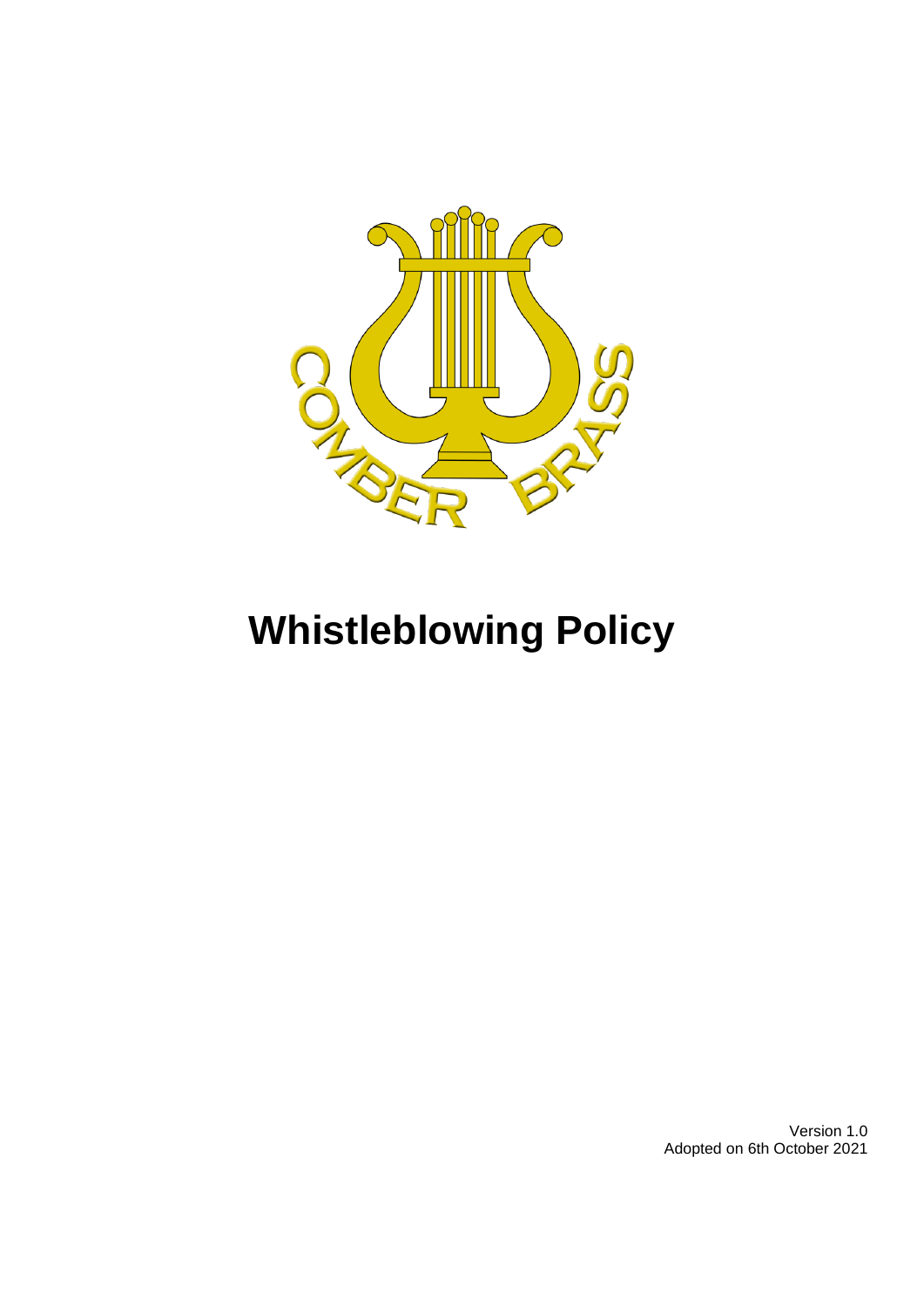

# **Whistleblowing Policy**

#### **Introduction**

The aim of this procedure is to provide a clear and transparent way for all members of the band to raise genuine concerns about acts of wrongdoing or malpractice within the organisation. It also aims to ensure that any concerns are dealt with effectively and in a timely fashion.

This procedure provides the Committee and specifically the Chairperson and the Designated Officer / Deputy Designated Officer with steps to deal with allegations, ensuring that members are not penalised for raising genuine concerns, even if those concerns prove to be unfounded. It also provides the means for taking disciplinary action against anyone who is found to have raised false concerns with malicious intent.

The procedure does not apply to concerns about safeguarding children, young persons or adults at risk or allegations about a member relating to such matters. Concerns or allegations of this nature should be dealt with by following the procedures outlined in the band's policy on 'Safeguarding Children, Young Persons and Adults at Risk'.

#### **How does a member raise a concern about malpractice**

If you have a concern about malpractice then you should speak to the Chairperson or the Designated Officer / Deputy Designated Officer. If your concern relates to one of these members, then it may be necessary for another committee member to also be involved to support the member you have spoken to.

The member you have approached should arrange to meet with you as soon as possible to discuss your concern. This meeting can take place away from the band room if necessary. You will be told at the meeting, or as soon as possible afterwards, what action will be taken to address your concern. It may not be possible to tell you the full details of the outcome, as this could relate to confidential third party information. If no action is to be taken in relation to your concern, you will also be informed of this fact and given the reasons why.

If you do not want the person you have concerns about to know your identity, you should make this clear to the officer dealing with your concern at the earliest opportunity. Every effort will be made to respect your wishes, but it cannot be guaranteed that your identity will not be disclosed. If this is the case, you will be informed and any issues you may have about this will be discussed with you.

If you need support in raising your concern, you may bring another member with you, however consideration should be taken to respect the confidentiality of the concern.

#### **What to do if a member raises a concern with you about malpractice**

If someone tells you they are concerned about the actions of another member, you should arrange to meet them as soon as possible. If you are not the person responsible for dealing with these matters, you should establish why they have chosen to discuss the concern with you. You should then suggest that the person speaks to that member and offer to support them to do this. You should not, however, refuse to hear what the person has to say.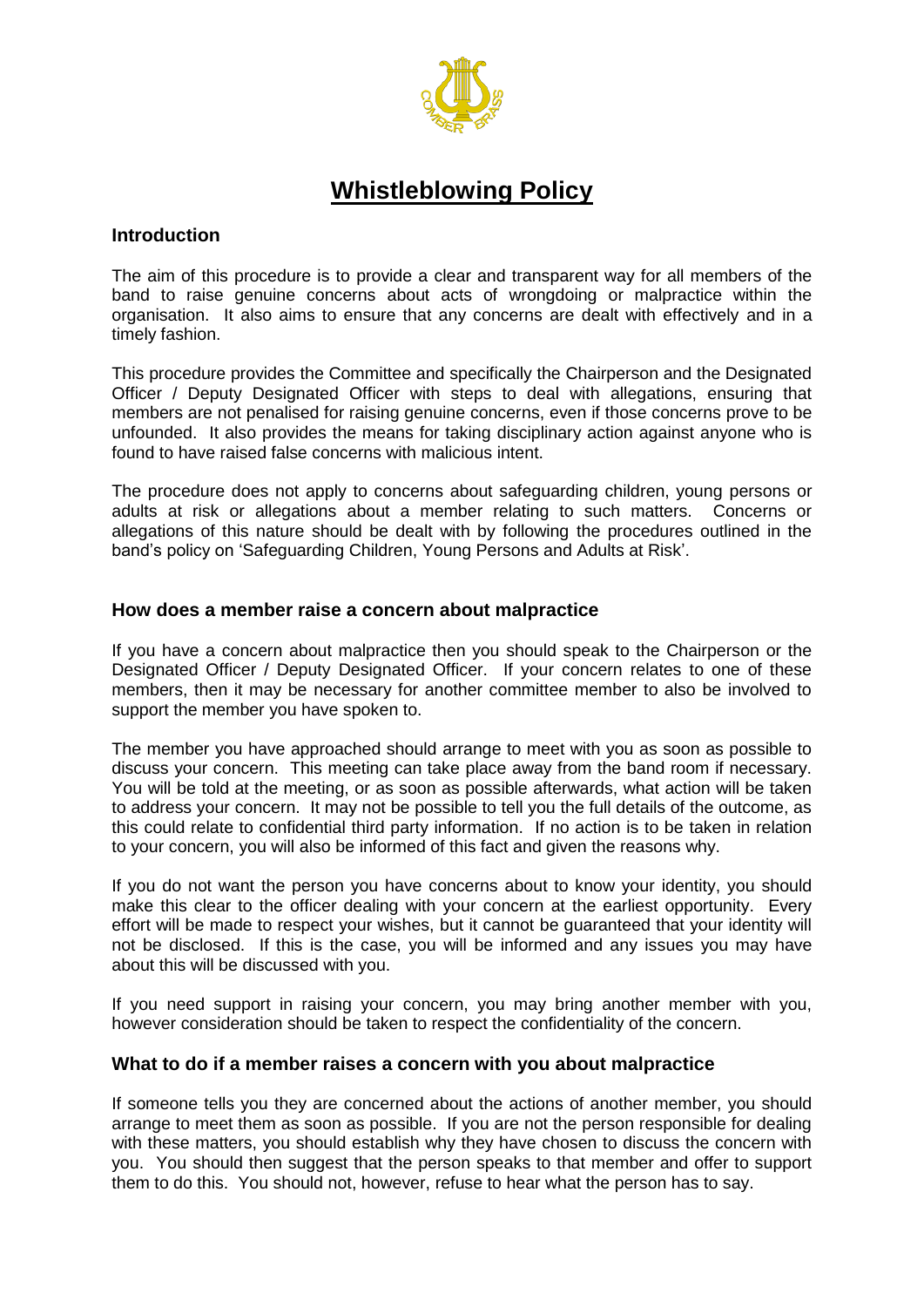

You should approach the situation sensitively, recognising the discomfort that the person may feel. Offer to meet them away from the band room if they wish, but ensure you are protected and not alone if this person is under 18. You should also remind the person with the concern about other sources of support that might be available to them such as the NSPCC, a Local Authority Designated Officer for Safeguarding, or Citizens Advice.

If the person reporting the concern wants their identity to be kept confidential, you should explain that this will be done if possible, but that it may not be achievable. Make notes of your discussions with the individual, and check the accuracy of your notes with them.

#### **Deciding what action to take**

Once you have established the nature of the concern, it may be of a relatively minor nature and you may decide to resolve it informally. If the concern appears more serious, you must consider first whether any immediate action is needed to protect children or an adult at risk. If so, you should check the safeguarding procedures to consider what action to take.

You should also consider whether there is a need to involve the police and / or other statutory services e.g. health. If so, you should contact the Designated Officer / Deputy Designated Officer to discuss the matter further.

If you are not the person responsible for dealing with concerns i.e. Chairperson, Designated Officer / Deputy Designated Officer, you should refer the matter to the appropriate member, who will decide what action to take.

## **Conducting an investigation**

Unless the matter is relatively minor and can be dealt with informally, the responsible officer should arrange for an investigation to be completed as swiftly as possible. The investigation should also be demonstrably thorough and impartial.

The scope of the investigation will be determined by the nature of the concern. Witnesses may need to be consulted and records may need to be scrutinised. It is also possible that advice may be needed from someone with specialist knowledge in the area of concern.

Once the investigation is completed, a report should be produced summarising the nature of the concern, the investigation process and the outcome, including specific recommendations. Take measures to preserve the anonymity of the person who raised the concern, if this has been their wish. If the concerns are not upheld, this should also be made clear. If the concern is upheld and the person at the centre of it is found to have been culpable or remiss in some way, the report's recommendations should be carried out using a clear plan of action. The plan may include the use of disciplinary action, training, coaching, counselling, the implementation of new policies or procedures, or a referral to the Disclosure and Barring Service and / or Local Authority if required.

If it becomes apparent during the course of the investigation that a criminal offence may have been committed, the police should be informed. Your own investigation may have to be suspended on police advice, if they decide that they need to become involved. The person who raised the concern should be informed of the outcome, but not the details of any